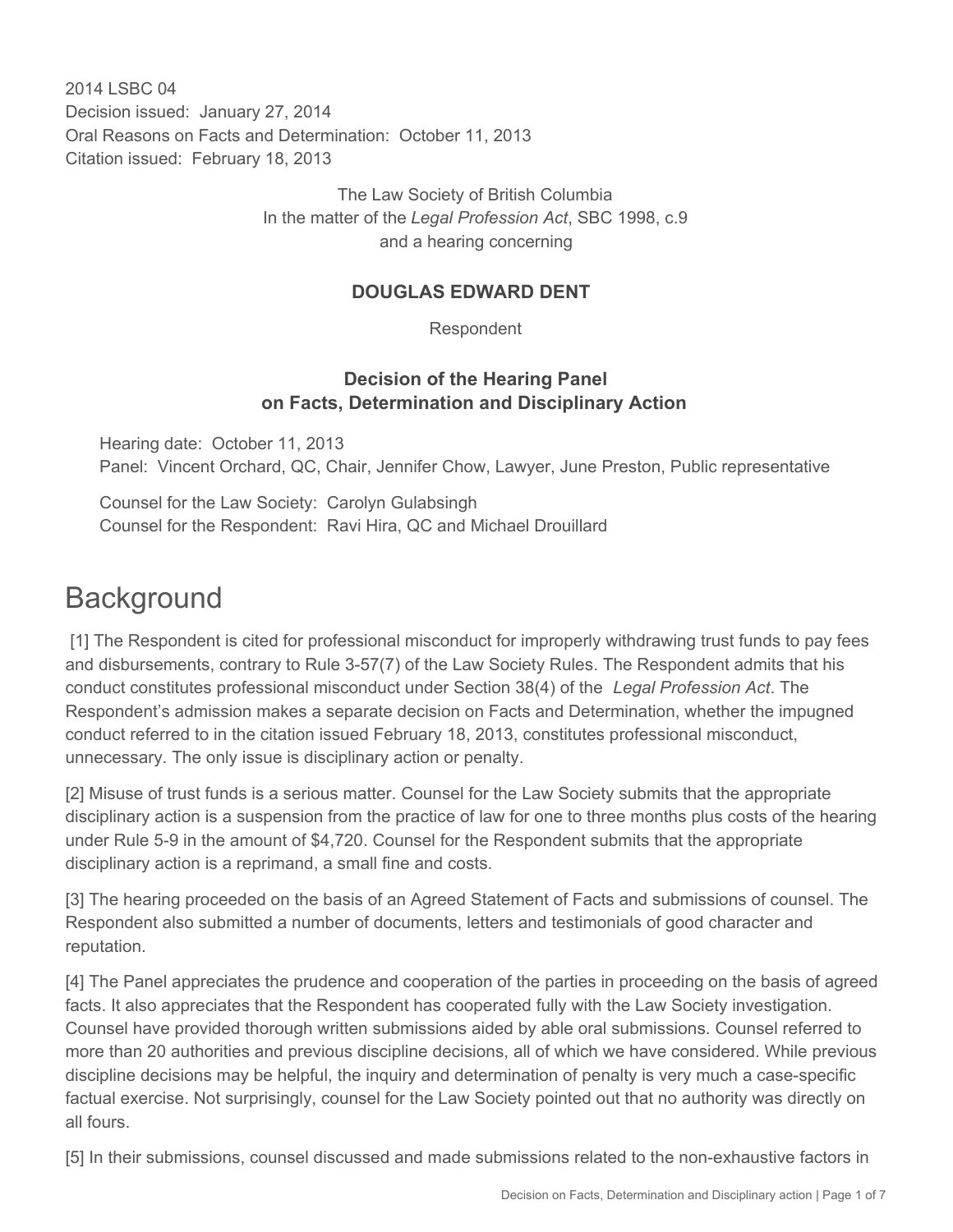assessing penalty as set out in *Law Society of BC v. Ogilvie*, [1999] LSBC 17 ("*Ogilvie*"), as recently reviewed and discussed in the decision of the Benchers in *Law Society of BC v. Lessing*, 2013 LSBC 29 ("*Lessing*"). Counsel made extensive submissions concerning each and every one of the non-exhaustive *Ogilvie* factors. We have considered all of those factors as they relate factually to the decision we must make.

[6] *Lessing* points out that *Ogilvie* emphasizes the importance of maintaining the public's confidence in the Law Society's disciplinary process and in the profession generally. Another important factor, along with public confidence, emphasized in the introductory words setting out the non-exhaustive relevant factors is the rehabilitation of the member. See *Lessing* paras [55] to [59]. The public interest is not entirely protected by specific deterrence; general deterrence and the message the Benchers are also sending to the professional and the public generally must be weighed in the balance: see *Law Society of BC v. Mastop* 2013 LSBC 37.

### **Facts**

[7] The essence of the Mr. Dent's professional misconduct, conduct that falls markedly below the standard expected of a lawyer , is his conduct in withdrawing funds in the amount of \$2,000 from his trust account in order to pay fees and disbursements, without express authority to do so. He had received those funds for a specific trust purpose: to pay them to the client's spouse in accordance with a Separation Agreement (the "Agreement"), which Mr. Dent had assisted in drafting for the client. Mr. Dent, according to the Agreed Statement of Facts, says he did so acting on a mistaken but honest belief that he obtained the express consent of the client.

[8] The underlying events of importance occurred between May and July, 2011. The client and his wife entered into a Separation Agreement dated May 6, 2011. As part of the Separation Agreement, the client agreed to pay his spouse \$5,000 by way of five instalments of \$1,000 that were to be delivered as they came due by Mr. Dent. On June 18, 2011 the client attended Mr. Dent's law office and provided post-dated cheques, each in the amount of \$1,000. The cheques were made payable to Mr. Dent. The monies constituted the equalization payments to be provided to the client's spouse under the Agreement. The equalization payments were to be deposited to Mr. Dent's trust account and then paid to the client's spouse as set out in the Agreement. A handwritten document signed by the client confirmed that the client delivered to Mr. Dent five cheques in the amount of \$1,000 and that Mr. Dent was authorized to deposit the cheques in his trust account and to pay the proceeds, as required under the Agreement, to his spouse. Thus, the funds were impressed with a specific trust.

[9] The client had been slow in paying Mr. Dent's legal fees. At the meeting on June 18, 2011 the client also provided Mr. Dent with a cheque, payable to Mr. Dent, in the amount of \$4.000.

[10] On June 19, 2011 Mr. Dent sent an email to the spouse's lawyer confirming that his client had attended his offices and provided the equalization payments in a series of post-dated cheques payable to Mr. Dent's law firm. He wrote to the effect that, assuming the cheques cleared, the funds would be forwarded to the spouse's lawyer on behalf of his client on a relatively timely basis. Mr. Dent deposited the first cheque of \$1,000, dated June 1, 2011 so not actually a post-dated cheque, and the \$4,000 for legal fees into his trust account on June 21, 2011.

[11] On July 4, 2011 Mr. Dent deposited the second equalization payment dated July 1, 2011, into his trust account. The same day, Mr. Dent also transferred \$3,480.20 from his trust account in satisfaction of an invoice issued December 16, 2010 in the amount of \$4,480.20. Accordingly, \$2,519.80 remained in the trust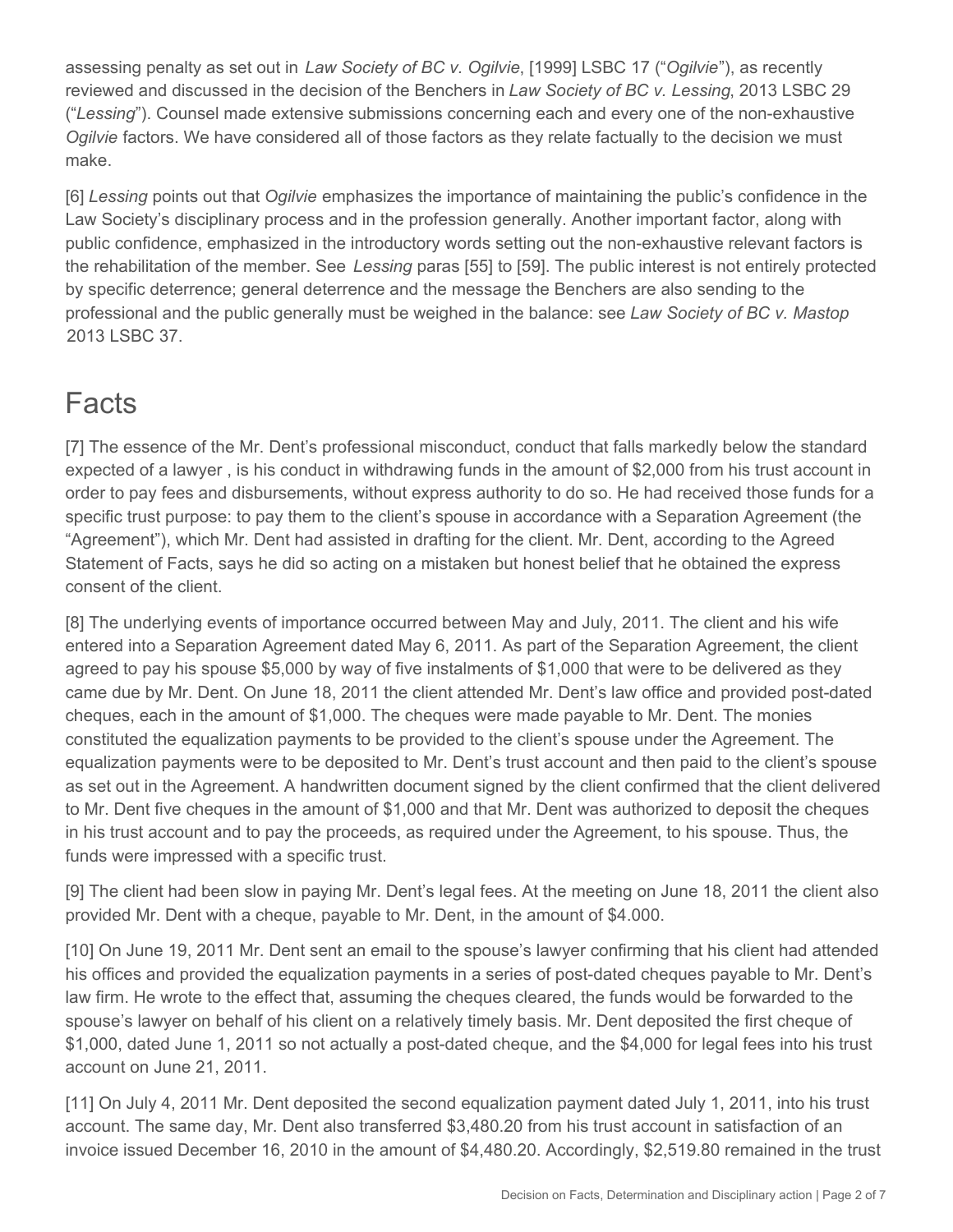account to the credit of the client.

[12] On July 14, 2011 Mr. Dent emailed the client that the first two of the five equalization payments had been deposited into his trust account and that he intended to provide the first equalization payment to his spouse. However, Mr. Dent did not forward the first equalization payment to the client's spouse nor to her lawyer. In that same email, Mr. Dent referred to discussions with the client at their last meeting and his expectation that the client would forward cheques for \$1,000 in mid-July and mid-August to cover legal work performed since his last account.

[13] On July 16, 2011 the client sent an email to Mr. Dent that indicated, inter alia, that he wished to receive a final statement and he would then send a single cheque.

[14] In an email dated July 18, 2011 from Mr. Dent to his client, Mr. Dent indicated, inter alia, that his firm would prepare a final statement and forward it to the client in the expectation of receiving immediate payment. There was further discussion in that particular email about accounts remaining outstanding for months at a time.

[15] On July 19, 2011 Mr. Dent issued two accounts by email to the client, noting that the funds held in trust had been applied to outstanding accounts with a balance owing to the law firm in the amount of \$448.60. The accounts dated July 19, 2011 were in the amount of \$1,714 and \$1,254.40. By virtue of these accounts, the client owed Mr. Dent a total of \$2,968.40. Payment of the outstanding account was requested along with an additional request for \$2,000 to be forwarded to the client's spouse. At that time, Mr. Dent had in his possession three cheques for \$1,000 each, dated August 1, 2011, September 1, 2011 and October 1, 2011. Nonetheless, Mr. Dent, contrary to the specific trust impressed upon the first two equalization payments, transferred \$2,519.80 held in his trust account, which included \$2,000 from the equalization payments, to partly satisfy the accounts of July 19, 2011 in the amount of \$2,968.40. Mr. Dent said he did so acting on the mistaken but honest belief that he had obtained the express consent of the client orally on June 18, 2011 to do so. Nonetheless, Mr. Dent admits that there was no such express consent and, in applying his client's \$2,000 that was to go to the client's spouse, his conduct was improper and amounts to professional misconduct.

[16] The Panel finds the conduct of the Respondent troubling. Five days before transferring his client's \$2,000 to pay the Respondent's fees, the Respondent had indicated to the client that he was going to forward the first equalization payment of \$1,000 to the client's spouse. There is no reference at all to a contrary understanding that he had the express consent of the client to divert the equalization payments to pay his account. Furthermore, on July 16, 2011 the client asked for a final statement of account which he would clear up by sending a single cheque. The Respondent responded within two days on July 18, 2011 and indicated he would prepare a final statement and forward it to the client in the expectation of receiving immediate payment. However, instead of waiting for a cheque from the client as discussed a few days earlier, on July 19, 2011, the Respondent, without further discussion with the client, transferred funds from trust, including the \$2,000 representing the equalization payments, towards payment of his account.

[17] What is recorded in the Agreed Statement of Facts is not that the Respondent was indeed acting on the mistaken but honest belief that he obtained the express consent of the client to do what he did, but rather the Agreed Statement of Facts is a recording that the Respondent says that he did so. There is a difference. There is absolutely no record confirming the express oral consent of the client to what occurred and that it was given on June 18, 2011. From the evidentiary record it would appear that the client never acted as if there was such an understanding in place. The Respondent never referred to such an understanding when he transferred the equalization payment trust funds to his own account. The specific trust terms of the funds given for the equalization payments is documented under Tab 4 of the Agreed Statement of Facts as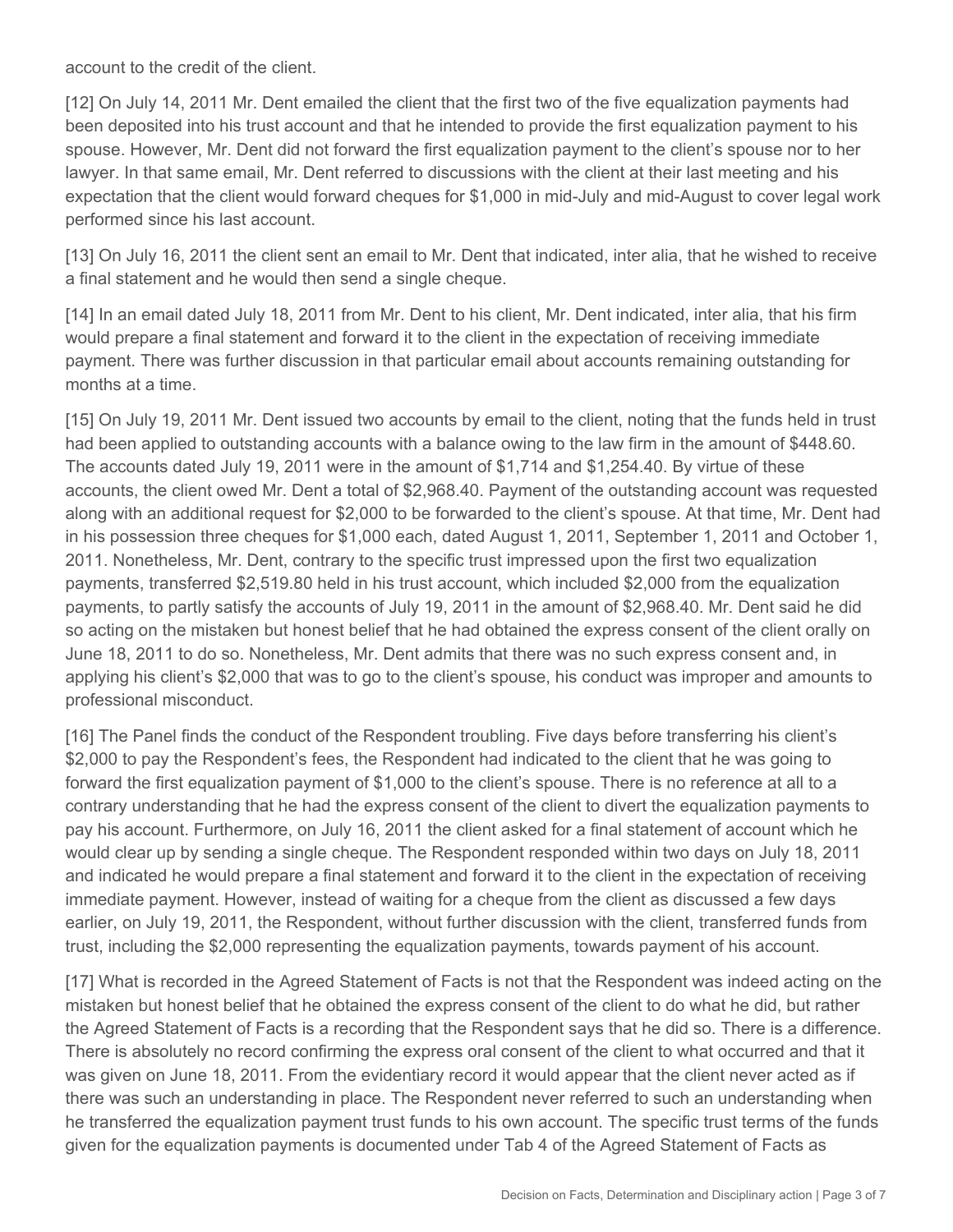follows:

I have delivered to you Doug Dent 5 cheques in the amount of \$1,000 each. I authorize you to deposit them to your trust account and pay the proceeds thereof to [my spouse] as the settlement proceeds payable under the settlement agreement dated for reference May 6, 2011.

[18] It is apparent to the Panel that the Respondent acted in haste to pay off his account and in doing so preferred his interests to those of his client. He benefited from his misconduct. We find that the purported agreement of the client allegedly given on June 18, 2011 is an unusual agreement in light of the factual record including the Agreement itself and the email from the Respondent to the client on July 14, 2011 indicating the Respondent's intention to forward the first \$1,000 payment to the client's spouse. One would have expected that such a contradictory agreement would have been documented. The Respondent appears to be saying from his mistaken but honest belief that monies received impressed with a specific trust could be overridden by an undocumented oral agreement with the client. While we do not have to make a finding of fact on this point, it is surprising that such an agreement would not be documented. Furthermore, there is nothing in the record before the Panel that suggests that the client had any such understanding.

# Disciplinary Action

[19] The member is 65 years of age and has been practising law for over 37 years. He practised for many years in Vancouver and as a sole practitioner from approximately 1992 to 2003 except for a period of approximately one year when he had an associate lawyer assisting him. The Respondent experienced marital and financial difficulties in the late 1990s and early 2000s.

[20] In late 2003 the Respondent re-established himself in practice in 100 Mile House. He borrowed substantial funds and purchased the law firm in 100 Mile House he had joined in late 2003. The firm consists of the Respondent, two junior associates, one of whom is on maternity leave and six full-time support staff and three part-time staff.

[21] The Panel does not doubt that the Respondent has made a significant contribution professionally and through volunteer activities in 100 Mile House and the surrounding area. His community contributions are to be commended. Several character reference letters were submitted attesting to the Respondent's general good character and community contributions. It is clear that the Respondent has made a contribution to his community, has impressed many as a man and professional of good character. Nonetheless, the value of such testimonials must be placed in the context that it is this Panel that has the full record of this proceeding and is charged with the task of considering all the evidence before it. We do not doubt for a moment the credibility and good faith of the reference letter writers.

[22] While the above-noted character reference letters speak generally to the good character of the Respondent, *Ogilvie* (supra) suggests that as part of the consideration of the character of the Respondent one must consider details of prior discipline. The Respondent's discipline record is not unblemished. In 2001 the Respondent was given a one-month suspension for conduct in connection with the financing of a family home that put him in a conflict of interest with his client, due to a personal interest in the transaction. In essence, the Respondent admitted that he put his personal interests ahead of his client and admitted that his conduct constituted professional misconduct. The initial hearing panel decision is reported at [2001] LSBC 36, a single bencher panel decision issued December 3, 2001.

[23] There is no need to go into great length concerning the background of the matter, which involved borrowings from the complainant to consolidate debt. The events go back to the early to mid-1990s and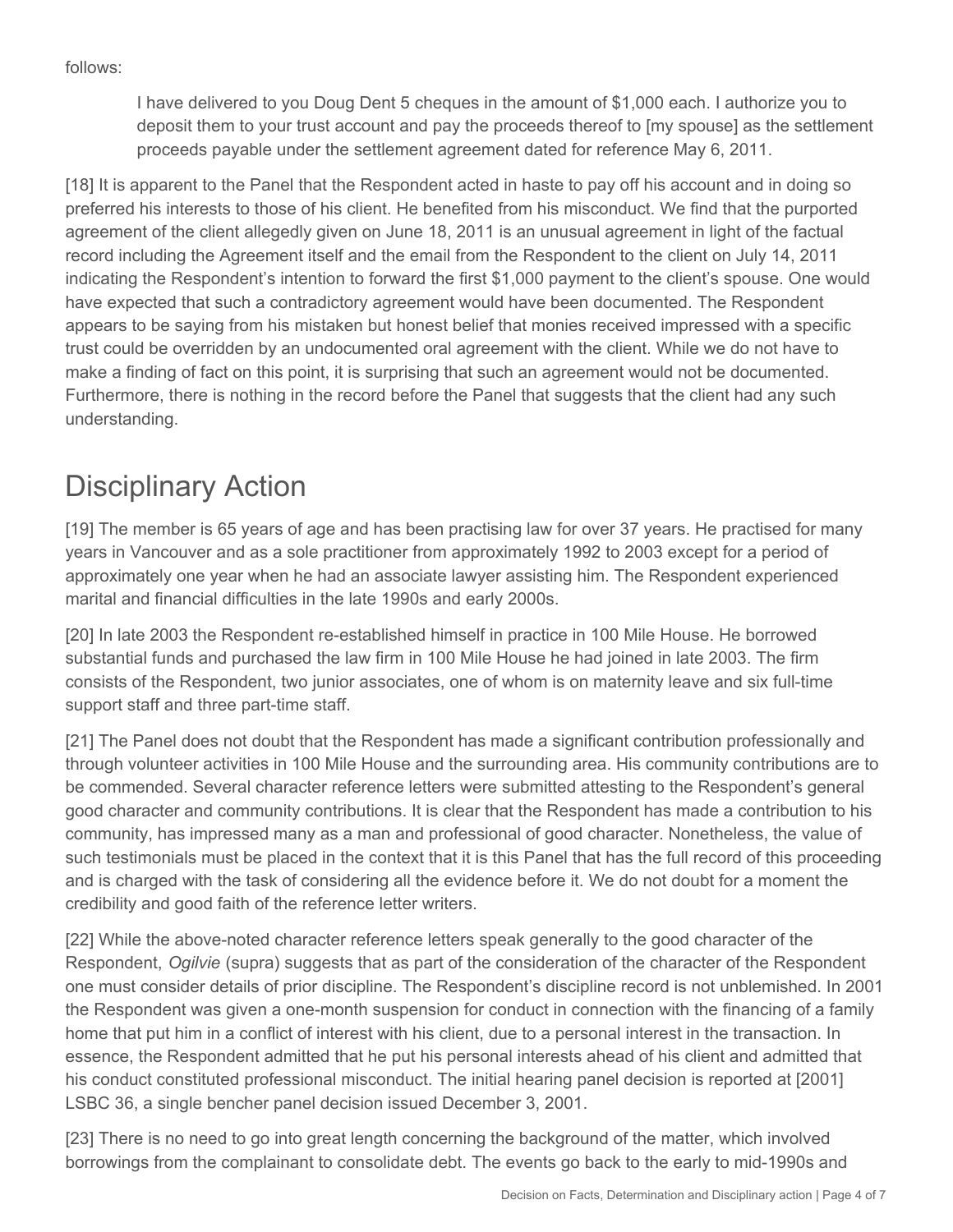concern the Respondent's family home. Reference was made earlier to the Respondent's matrimonial and financial difficulties overlapping with the events that led to the 2001 citation. The complainant in that citation was not well served by the Respondent and ended up losing her investment in a third mortgage on the Respondent's family home. As noted by the single bencher panel, the Respondent recognized that the complainant needed independent legal advice in dealings with him and he failed to advise his client of a potential claim and failed to notify his insurer and therefore placed his interests ahead of those of the client. The effect upon the complainant resulted in her being foreclosed from title and effectively deprived her of insurance coverage. The single bencher panel noted that the Respondent then had no prior disciplinary record and that the balancing of the public interest and the private concerns of the Respondent would be served by a suspension of one month. The panel took into the account the responsible manner in which the Respondent cooperated with the investigation and steps taken to settle the debt with the complainant after the complainant had obtained judgment. Costs were also awarded.

[24] The Law Society appealed the one-month suspension and sought a review by the Benchers under Section 47 of the *Legal Profession Act*. The Benchers on the review affirmed the decision of the single bencher panel [2002] LSBC 1.

[25] Mr. Hira submits that the Professional Conduct Record is dated and arose in circumstances of extreme personal stress due to matrimonial and financial difficulties. Ms. Gulabsingh submits that the previous citation and professional misconduct involved, as the initial panel described, are matters "of the gravest concern".

[26] When the earlier discipline matter occurred, the Respondent had been practising between 15 and 20 years. It is true that there has been a significant passage of time between the professional misconduct giving rise to the previous citation. Ms. Gulabsingh, on the other hand, submits that we should have regard to the theory of progressive discipline. The Panel is not inclined to apply to the facts before it, the concept of progressive discipline. However, the Panel finds it troubling that in both matters the Respondent preferred his own interests to that of his client.

[27] The Panel has had regard to Rule 3-57(7) and Chapter 1, Rule 3(a) of the *Professional Conduct Handbook*. In addition, Chapter 6, Rule 1, of the *Professional Conduct Handbook* requires lawyers to provide undivided loyalty to every client. Rule 7(c), Chapter 11, of the *Professional Conduct Handbook*  requires lawyers to "scrupulously honour any trust condition once accepted".

[28] We agree with counsel for the Law Society that proper handling of trust funds is at the heart of the fiduciary duties lawyers owe to their clients. We agree that lawyers' misuse of trust funds diminishes public confidence generally in the profession.

[29] Mr. Hira strenuously argues that a suspension will have a detrimental effect on the Respondent's reputation and that of his firm in a small community. He submits that the firm and the firm's ability to retain staff will be affected. Furthermore, any suspension of the Respondent will seriously affect the level of legal services available to the community served by the law firm. That may or may not be true. Such factors have influenced some disciplinary panels: for example, see *Law Society of BC v. Strandberg*, [2001] LSBC 26.

[30] A different perspective was offered by another disciplinary panel in *Law Society of BC v. McCandless*, 2003 LSBC 44. In that decision, Gordon Turriff, QC, sitting as a single bencher observed at para. [11]:

It was suggested by counsel for the Law Society that what I will describe as a lighter suspension is appropriate in a case involving a sole practitioner. Other Benchers may be influenced by such a consideration. I hope they are not. In my view, we cannot have members thinking that they will be treated differently just because they happen to choose a particular practice arrangement. The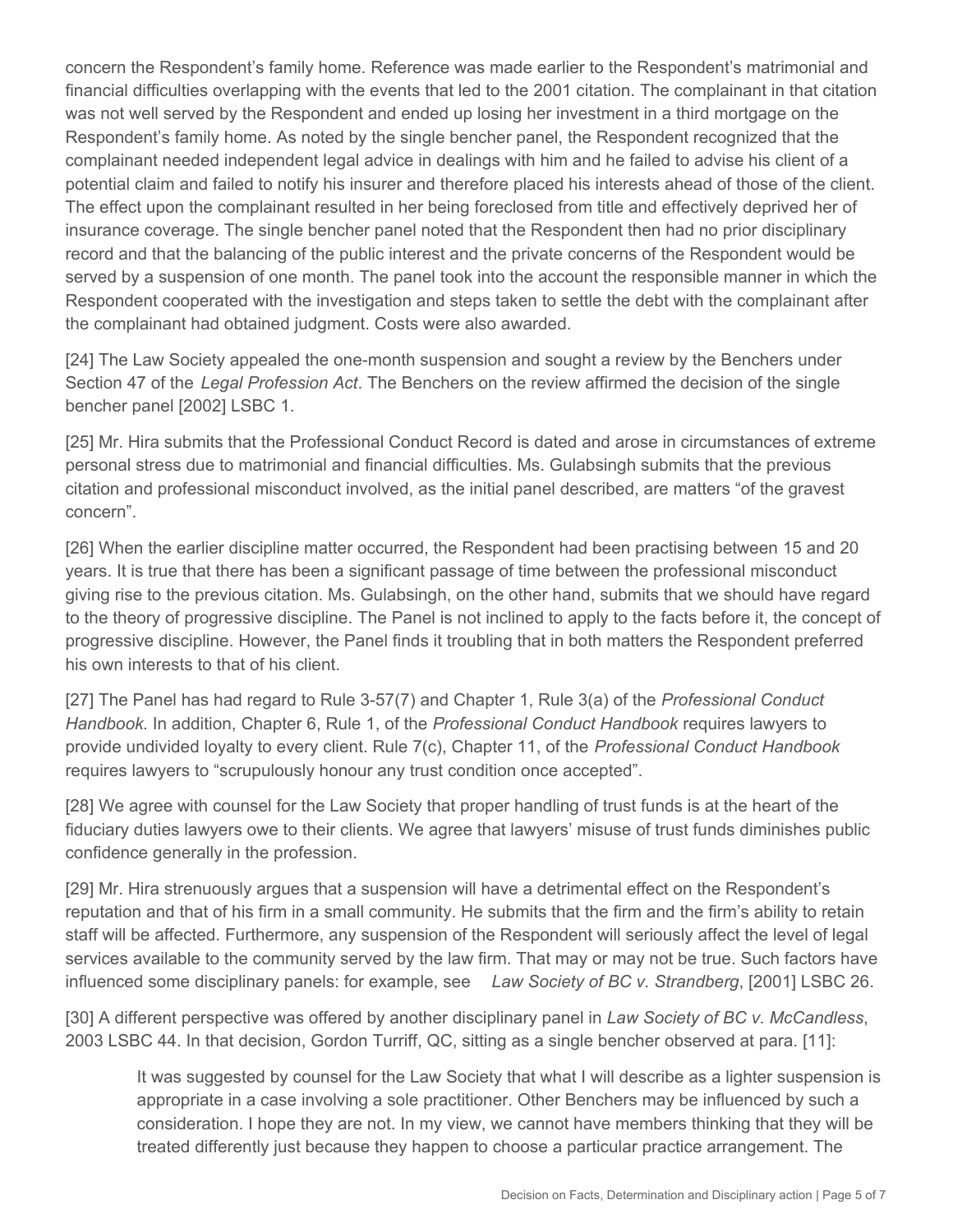overriding consideration must be protection of the public.

[31] In addition, in *Law Society of BC v. Bauder*, 2013 LSBC 07, the hearing panel stated at paragraph [19]:

The overriding sanctioning principles in cases involving dishonesty are specific deterrence, general deterrence and public confidence in the Law Society's ability to regulate the profession in the public interest. Although hearing panels have given some weight to the impact a suspension may have on a sole practitioner and his family, they have still imposed significant periods of suspension on sole practitioners where the facts otherwise warrant this (cf. *Law Society of BC v. Tak*, 2011 LSBC 05 – four months, and *Law Society of BC v. Basi*, 2005 LSBC 01 – four months). A suspension is not, by definition, more serious for a sole practitioner than for a lawyer who practises in a large law firm. Cf. *Law Society of Upper Canada v. Lachappelle*, [1999] LSDD No. 90.

[32] Indeed, the Respondent himself argued in *Law Society of BC v. Dent*, [2001] LSBC 36, that a significant suspension would have a devastating effect:

The Respondent is a sole practitioner. A significant suspension will have devastating financial consequences for him. He estimates that he will lose perhaps 20 to 30 significant commercial clients to a competitor firm. He will be unable to pay spousal support, child support or his debt to [E] for the term of the suspension and for some time thereafter.

[33] In *Dent*, (supra), Bencher Peter Keighley, QC, sitting by consent as a single bencher panel stressed that Law Society disciplinary proceedings must focus on the public interest, not on punishment or retribution. He cited with approval the words of Sir Thomas Bingham, MR in the case of *Bolton v. Law Society*, [1994] 2 All ER 486 at p. 492:

Because orders made by the tribunal are not primarily punitive, it follows that considerations which would ordinarily weigh in mitigation and punishment have less effect on the exercise of this jurisdiction than on the ordinary run of sentences imposed in criminal cases. It often happens that a solicitor appearing before the tribunal can adduce a wealth of glowing tributes from his professional brethren. He can often show that for him and his family the consequences of striking off or suspension would be little short of tragic. Often he will say, convincingly, that he has learned his lesson and will not offend again. On applying for restoration after striking off, all these points may be made, and the former solicitor may be able to point to real efforts made to re-establish himself and redeem his reputation. All these matters are relevant and should be considered. But none of them touches the essential issue, which is the need to maintain among members of the public a well-founded confidence that any solicitor whom they instruct will be a person of unquestionable integrity, probity and trustworthiness. Thus it can never be an objection to an order of suspension in an appropriate case that the solicitor may be unable to reestablish his practice when the period of suspension is past. If that proves, or appears likely to be so, the consequences for the individual and his family may be deeply unfortunate and unintended. But it does not make suspension the wrong order if it is otherwise right. The reputation of the profession is more important than the fortunes of any individual member. Membership of a profession brings many benefits, but that is part of the price.

[34] We have weighed with care all of the *Ogilvie* factors, the evidentiary record and the submissions of counsel. We accept that there are mitigating factors, including the cooperation of the Respondent in the matter of this complaint and citation, the Respondent's age and experience, the significant gap of time between this citation and the citation discussed above, that the Respondent has clearly and fully acknowledged the misconduct, the potential effect upon the Respondent's law practice and his professional